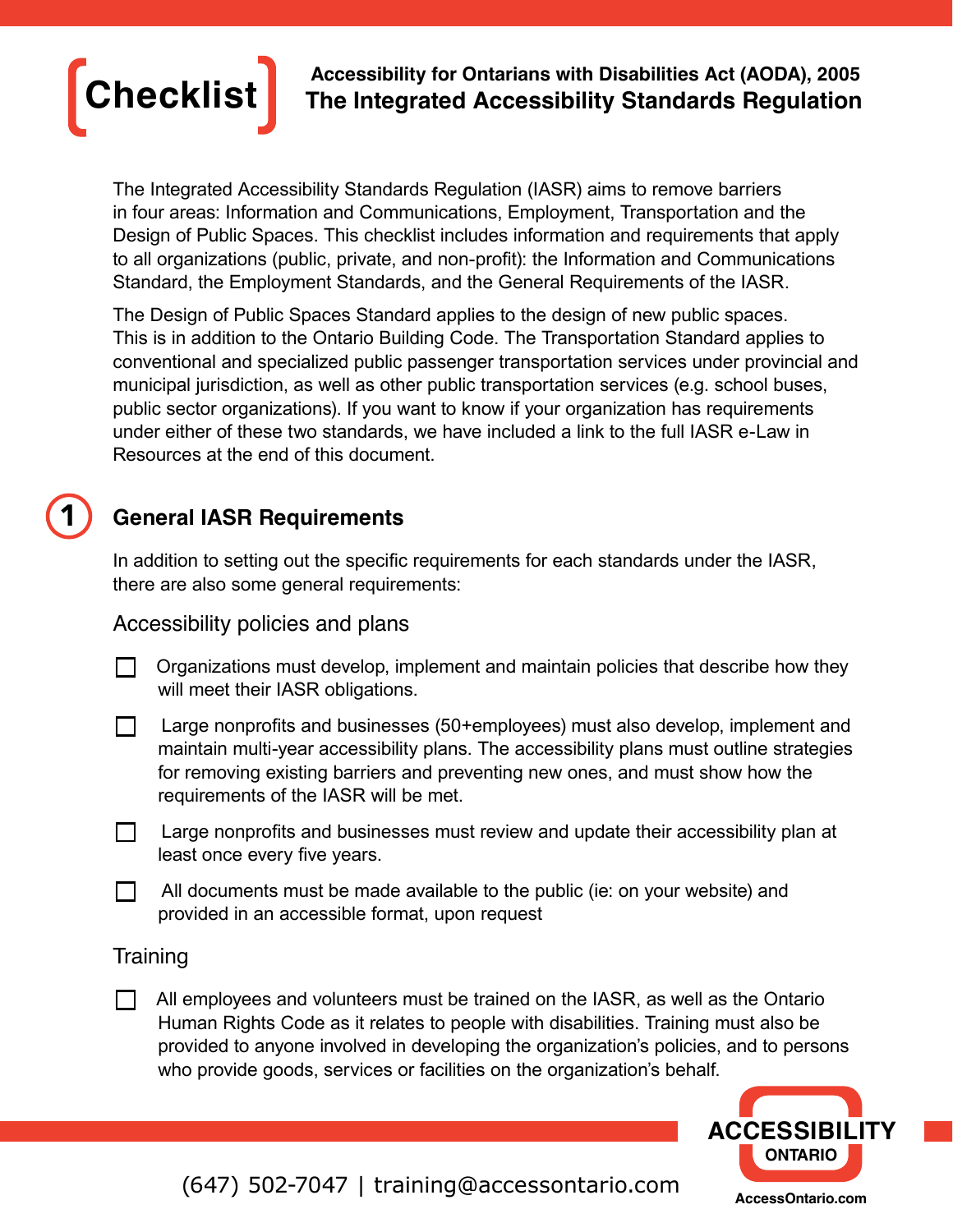#### Self-service kiosks



2

3

All organizations must consider accessibility for people with disabilities when designing, procuring or acquiring self-service kiosks (ie: computer stations clients or the public can use).

## **Information and Communication Standard**

 $\Box$  Accessible Formats: Upon request, all organizations must make all publicly available information accessible and provide communication supports at no additional charge to the client. Organizations must notify the public about the availability of accessible formats and communication supports.

Feedback: All organizations must ensure that their feedback processes are accessible to persons with disabilities by providing, or arranging for, accessible formats and communications supports, upon request.

 $\Box$  Emergency response information: All organizations that have existing emergency procedures, plans or public safety information must make them available in an accessible format with appropriate communication supports, upon request..

 $\Box$ Websites: Large businesses and nonprofits must make all new and significantly refreshed Internet websites and web content conform with the World Wide Web Consortium Web Content Accessibility Guidelines (WCAG) 2.0 at Level A, increasing to Level AA.

# **Employment Standard**

- $\Box$  Notify employees, job applicants and the public about the availability of accommodation for applicants with disabilities in its recruitment processes..
	- Notify employees and successful job applicants of policies for accommodating employees with disabilities.

 $\Box$  Provide accessible formats and communication supports to employees.

- $\Box$  If needed, provide individualized workplace emergency response information for employees who have a disability.
- $\Box$ Employers, except small organizations, shall develop a written process for:
	- **●** The development individual accommodation plans for employees with disabilities;

**●** A return to work process for its employees who have been absent from work due to a disability and require disability-related accommodations in order to



[\(647\) 502-7047](tel:6475027047) | [training@accessontario.com](mailto:training%40accessontario.com?subject=)